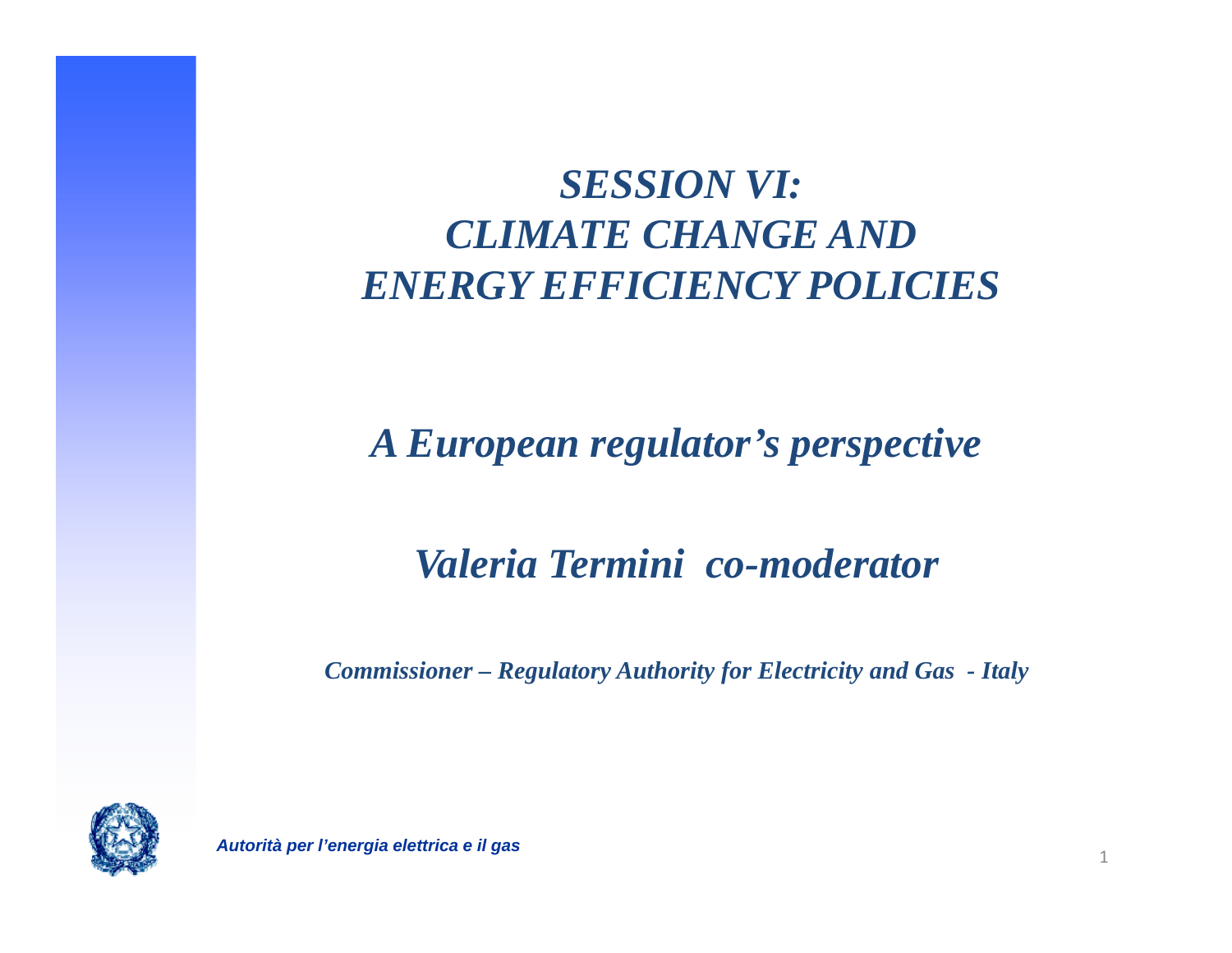## **Eu 20-20-20 goals for energy 2020**

*EU has three goals for 2020:*

*1) -20 % reduce greenhouse levels ; 2)+20% increase share of renewables; 3)-20% reduce energy consumption*.



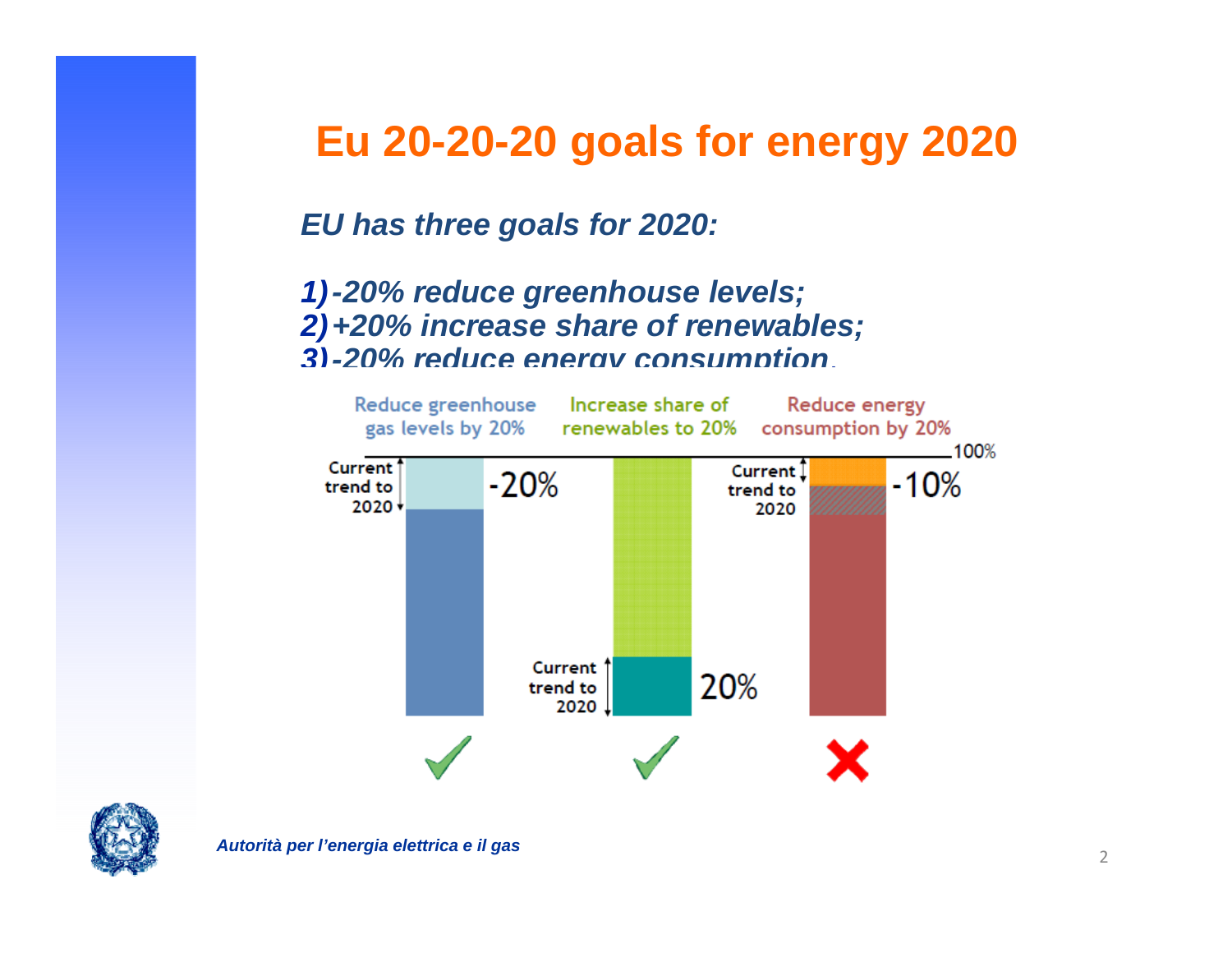# **Energy Efficiency Policy**

- • **Different instruments among EU countries** : traditional measures prevail (fiscal incentives, labelling and codes) but new and innovative policies being adopted by some countries (e.g. Tradable White Certificates in the UK, Italy, France and Poland)
- • Move towards the adoption of <sup>a</sup> EU common policy framework: **recent proposal for <sup>a</sup> new Directive on Energy Efficiency** to fill the gap between the 20% target and energy savings delivered so fa r by existing policies
- •**Non-binding targets but binding measures!**

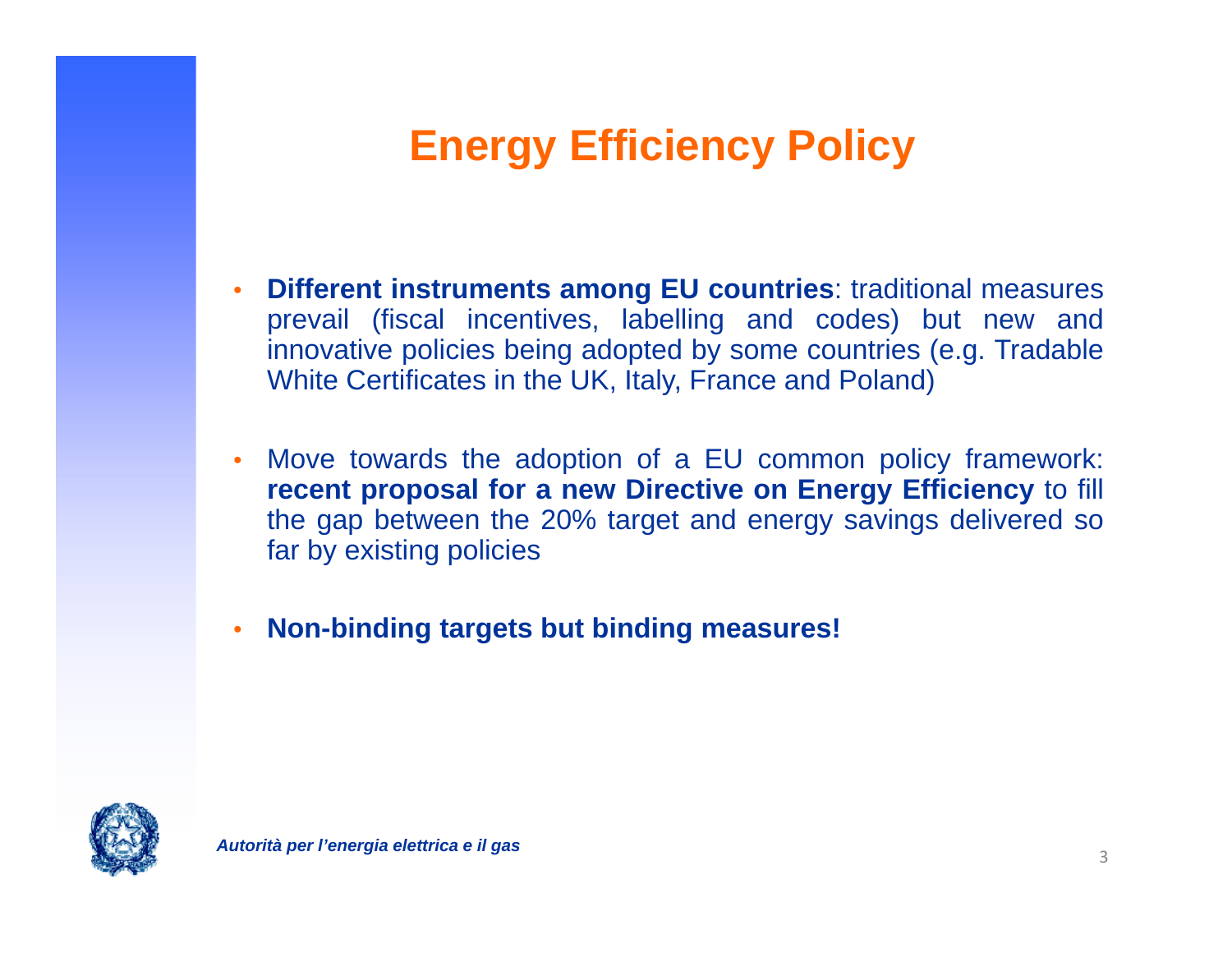## **EU new directive on EE – proposal June 2011**

#### **Non-binding national targets, however very specific obligations:**

#### • **Public sector**

• Legal obligation to purchase high energy performance products and to renovate each year at least 3% of owned buildings

#### • **Energy Sector**

- **Energy saving obligation** on energy utilities to save every year an equivalent of 1.5% of their energy sales
- • **Mandatory CHP** for new generation capacity and high-heat-demand industrial installations
- **Network regulation** to enable energy efficient solutions and technologies (e.g.: demand response, dynamic pricing, …)
- **Promotion of energy services companies** (ESCOs)

#### • **Consumers**

- **Empowering final consumers** via an easier access to consumption and price data and <sup>a</sup> more frequent and informative billing
- **Mandatory energy audits** fo r large companies

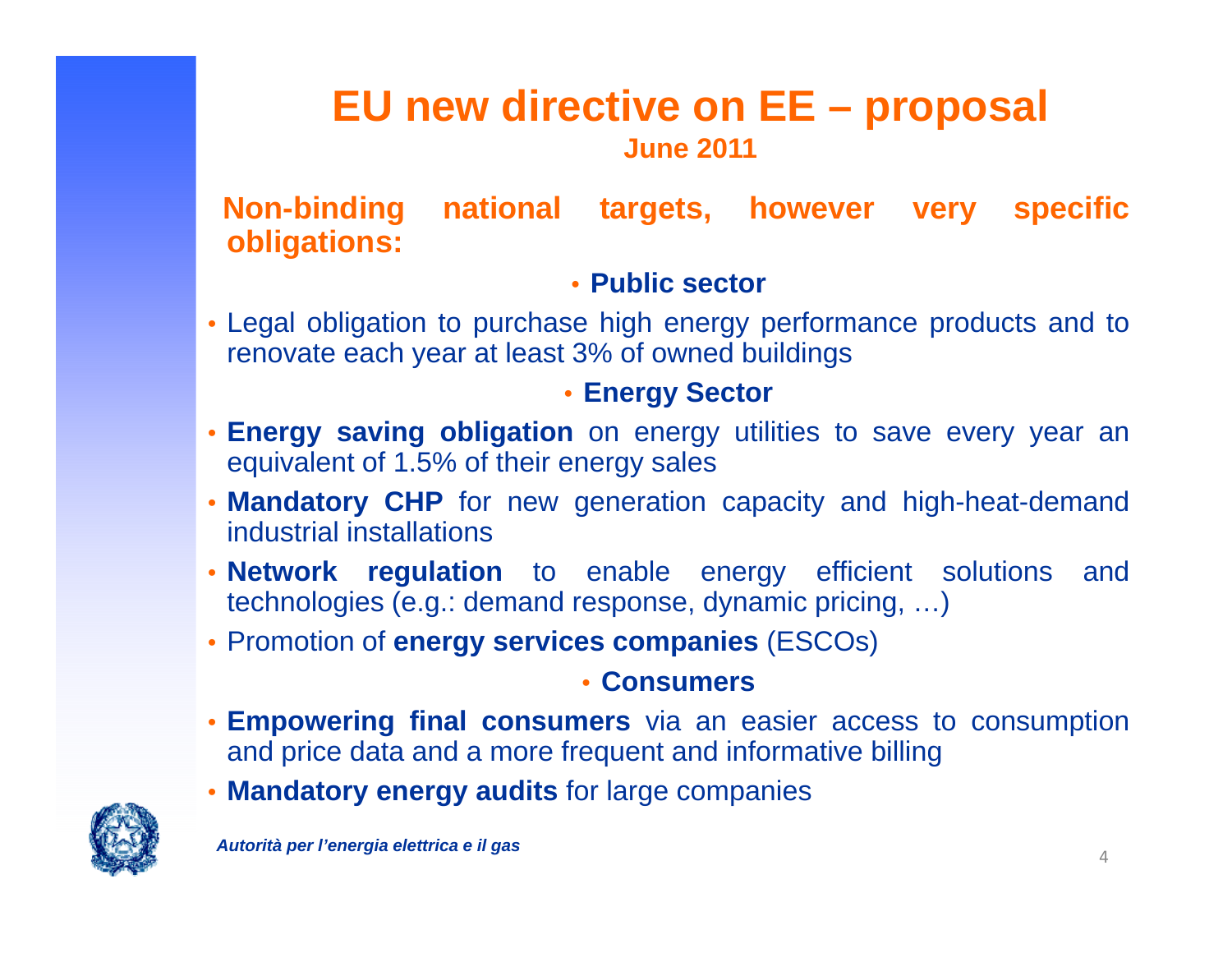## **New EU directive: breakdown by policy**

**The 20% savings objective for EU27 agreed by the European Council translates into a reduction of primary energy use by 368 Mtoe in 2020.**



**Source: based on the EU Commission Impact Assessment accompanying the proposal**

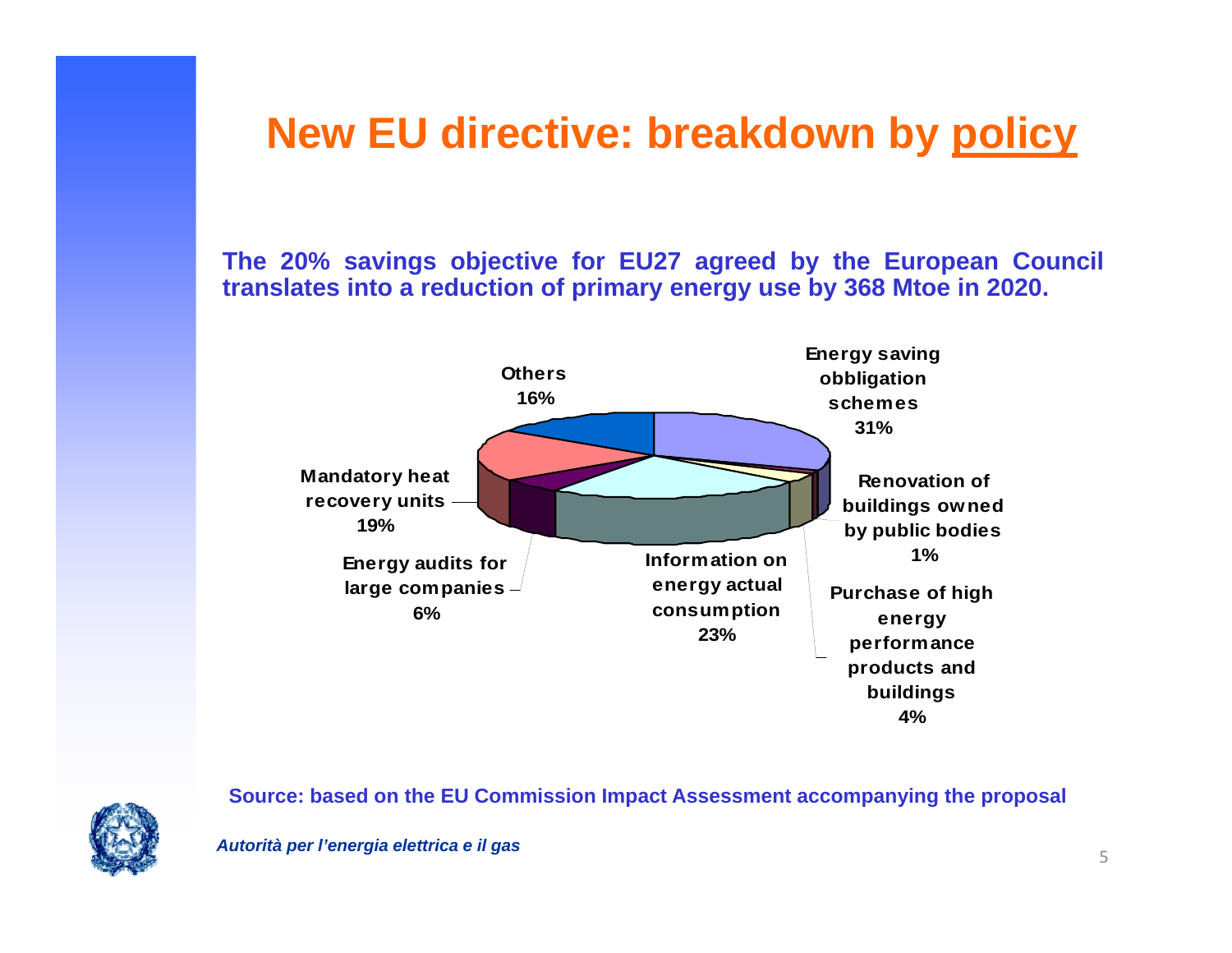## **New EU Directive: breakdown by sector**

**The 20% savings objective for EU27 agreed by the European Council translates into a reduction of primary energy use by 368 Mtoe in 2020.**



**Source: based on the EU Commission Impact Assessment accompanying the proposal**



*Autorità per l'energia elettrica e il gas*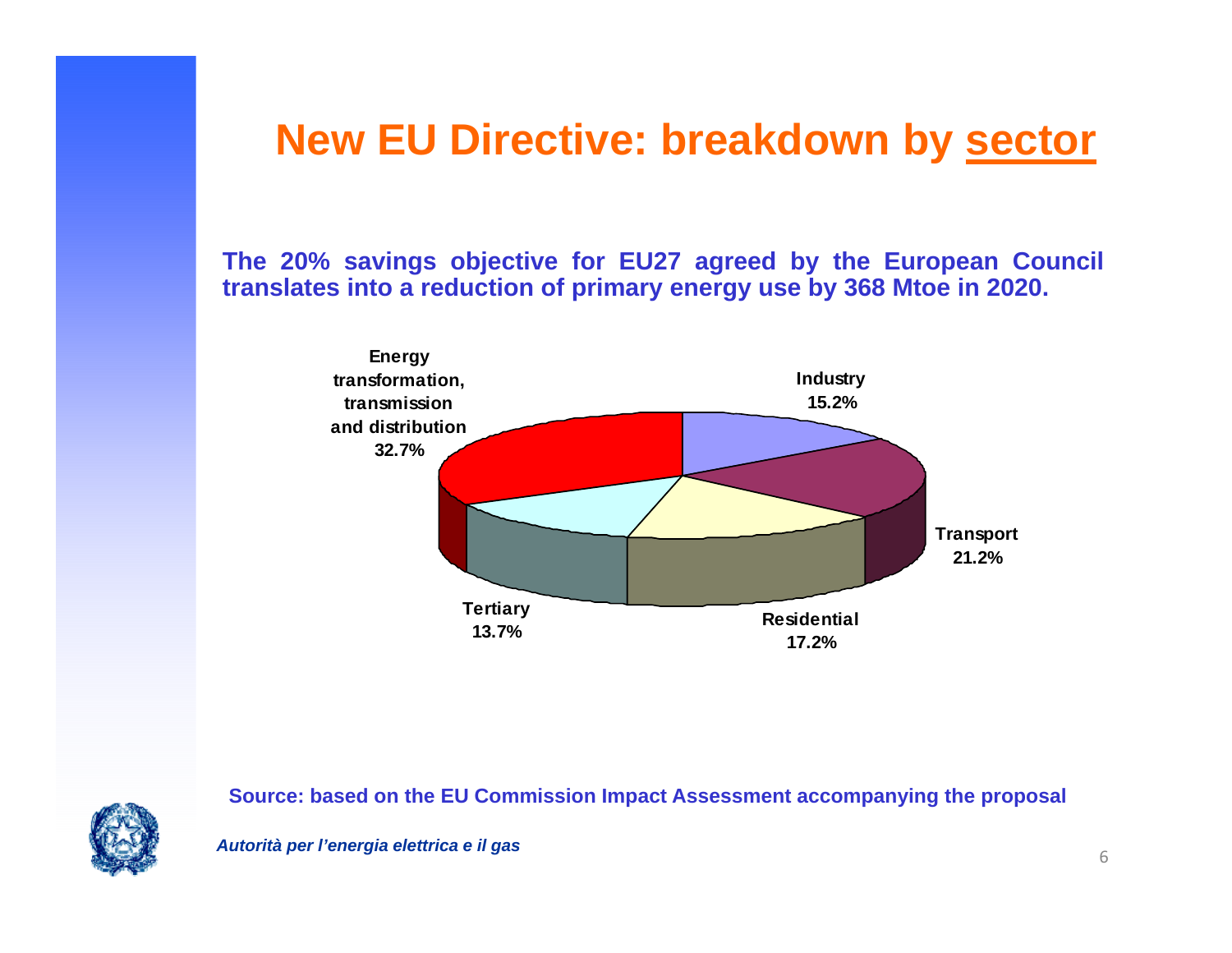# **1. The economics of the new directive (a)** EU vs. National budget

## Total burden on national budgets

#### **Cost-recovery issues**

- Existing Tradable White Certificates (TWCs) mechanisms are financed •through:
	- network tariffs (Italy)
	- passed-through into retail prices (UK)
	- passed-through into retail prices not allowed by regulator (France)
- • Cost of compliance can be estimated in the range of 1-3 Eurocent/KWh for companies
- •• An assessment of a common White Certificate scheme at EU level has shown that such system would create excessive administrative costs

**Impact of the new directive on EU ETS market**

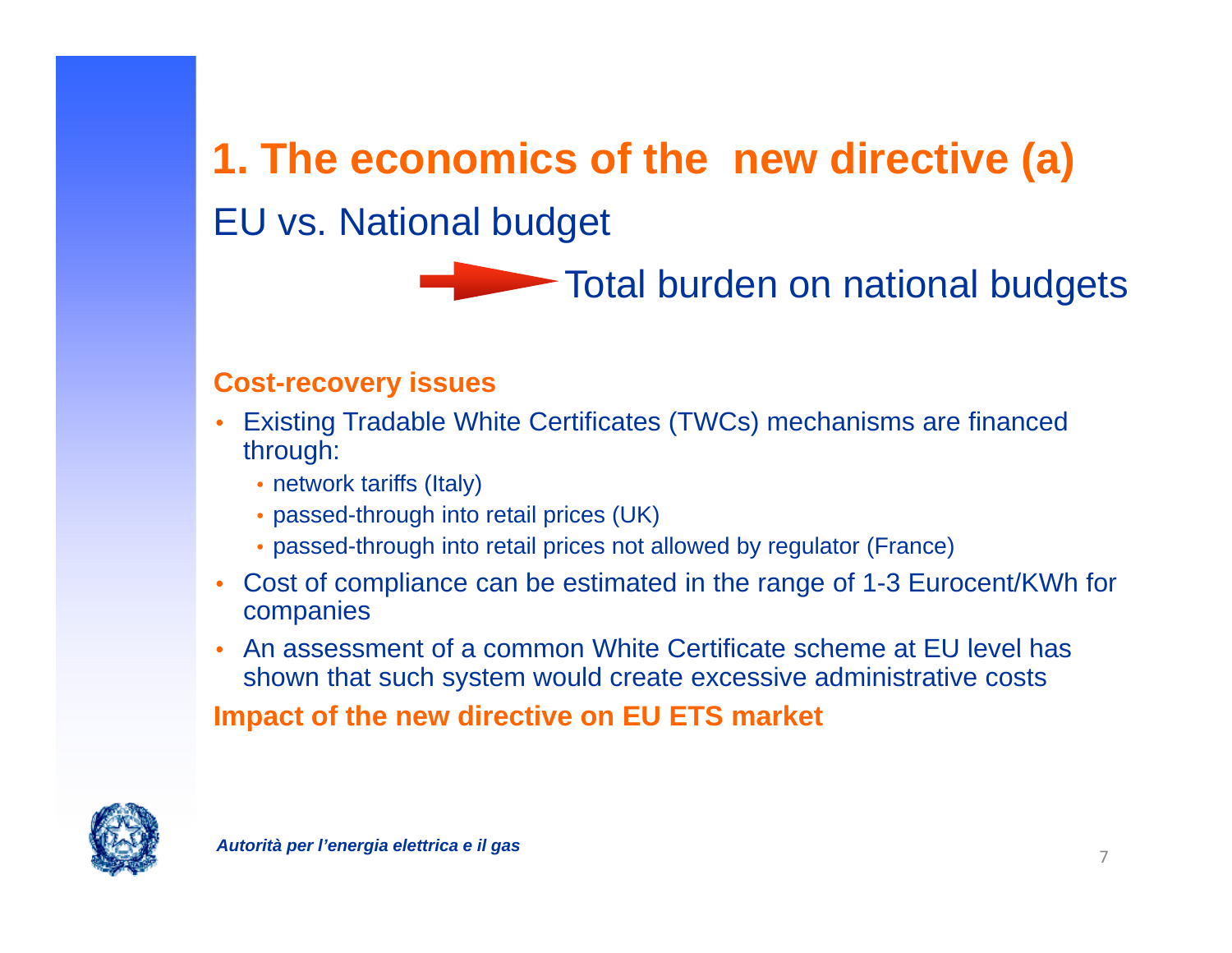# **1. The economics of the new directive ( b )**

#### **Expected economic benefits**

- Energy procurement cost reduction (lower bills for households •and firms => competitiveness)
- •<sup>&</sup>lt; energy import dependence
- •Technological innovation
- •New business opportunity (ESCO)

### Economic expansion

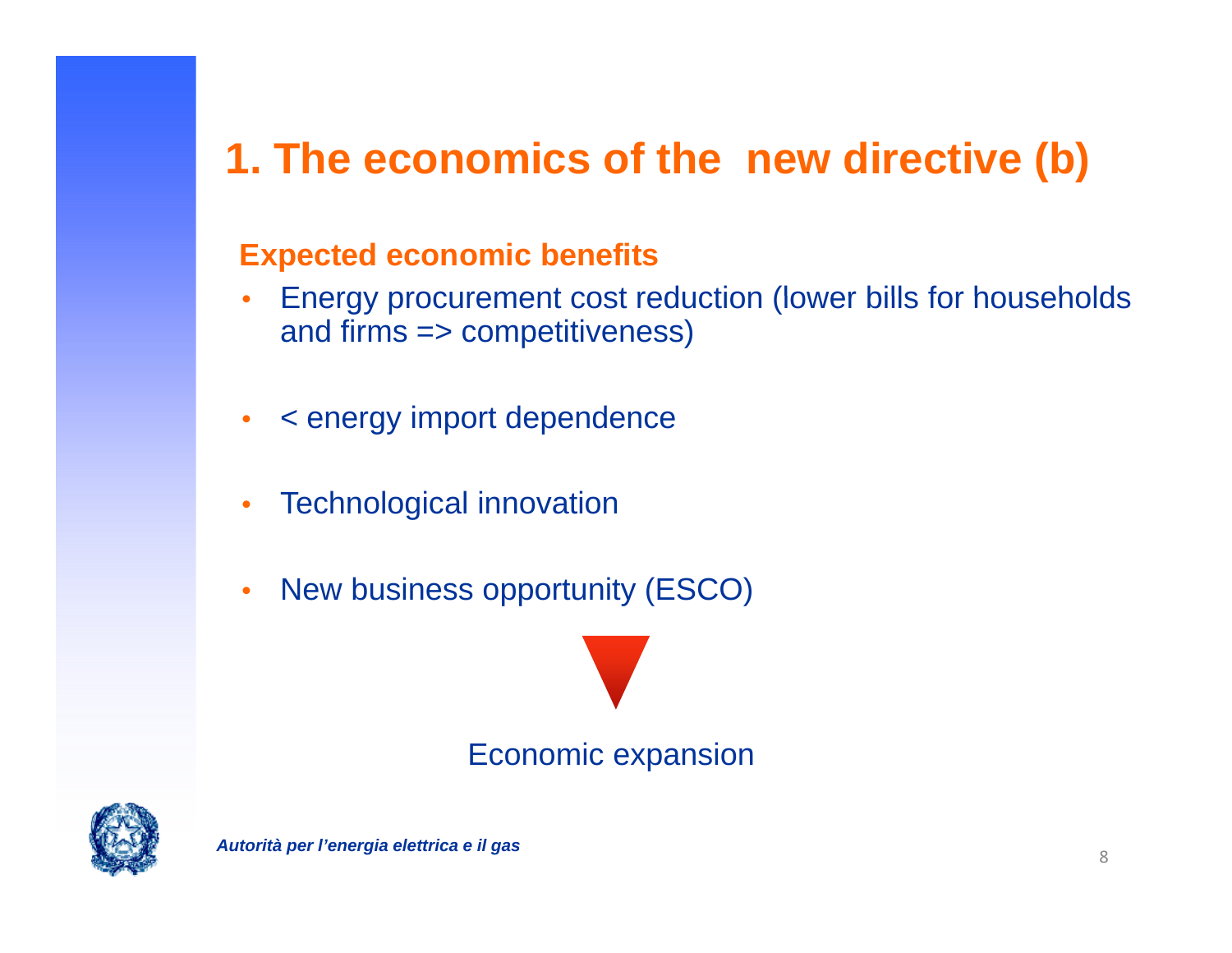# **2 GOVERNANCE OF EE ( ) 2. a**

EU framework vs national implementation …Top down again ??

- • Regulators are considering the trade-off between a common framework for coherent and mutually reinforcing mechanisms and different national mechanisms
- Example of a locally based best practice: a market approach to EE (Italy, France, Poland)

Eu average cost of energy saving (2.6 Euro cents/KWh) vs. Italy av cost of energy saving (TEE) (1.7 Euro cents/Kwh)

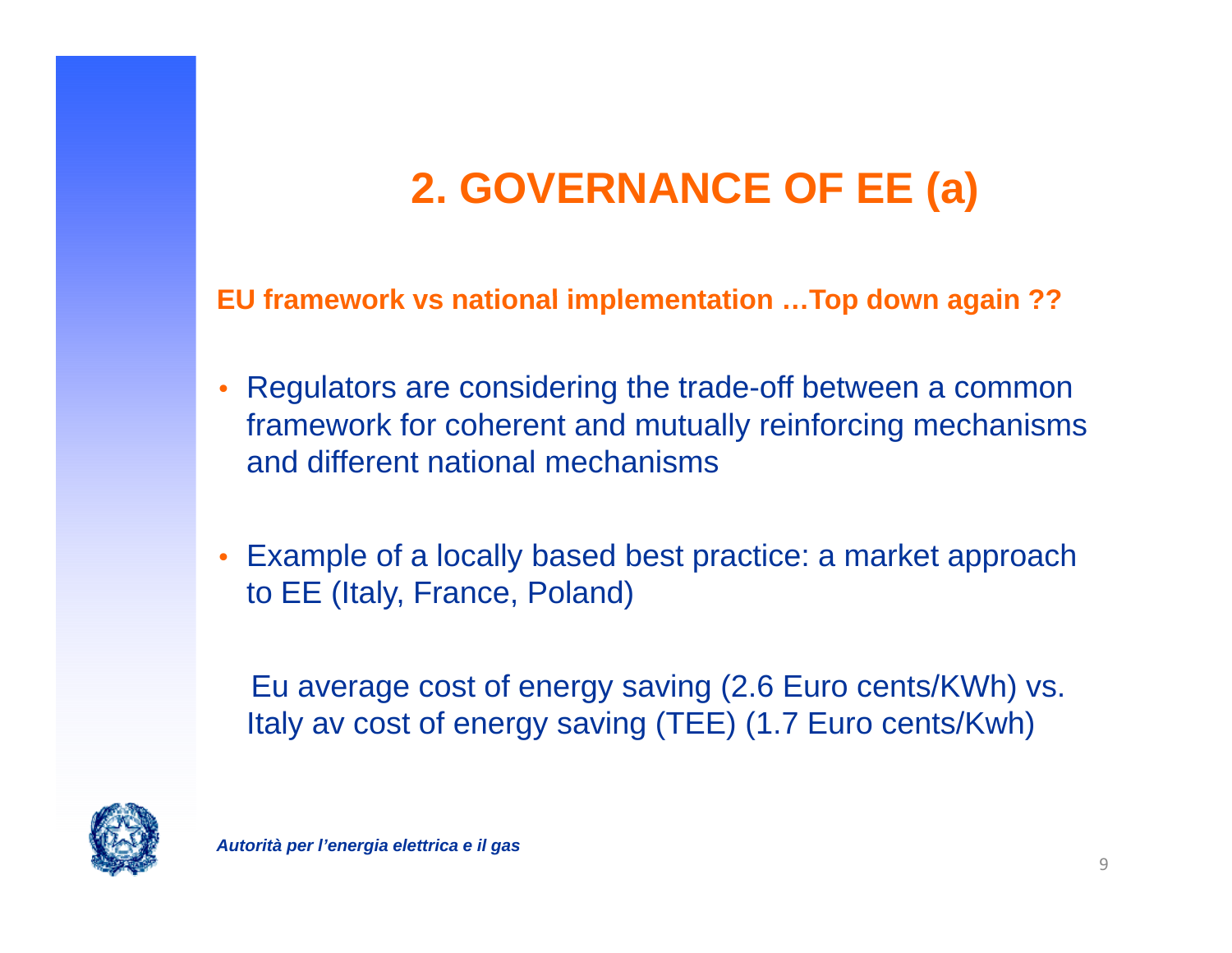# **3. GOVERNANCE OF EE ( b )**

## **Network re gulation – local and EU ?**

- • **The development of demand solutions for consumers, the integration of distributed generation and energy storage require adapting network regulations to smart grids**
- $\bullet$  **Network regulation should ensure that the most energy efficient solutions in network operations, management**  and the dispatch of generation resources are available **and systematically applied**
- $\bullet$  **Network regulation better reflecting energy efficiency performance criteria will result in: criteria**
	- •**Savings from demand response**
	- •**Saving from integration of distributed generation**
	- **S i f d d t kl Savings from re duce d ne twor k losses**•

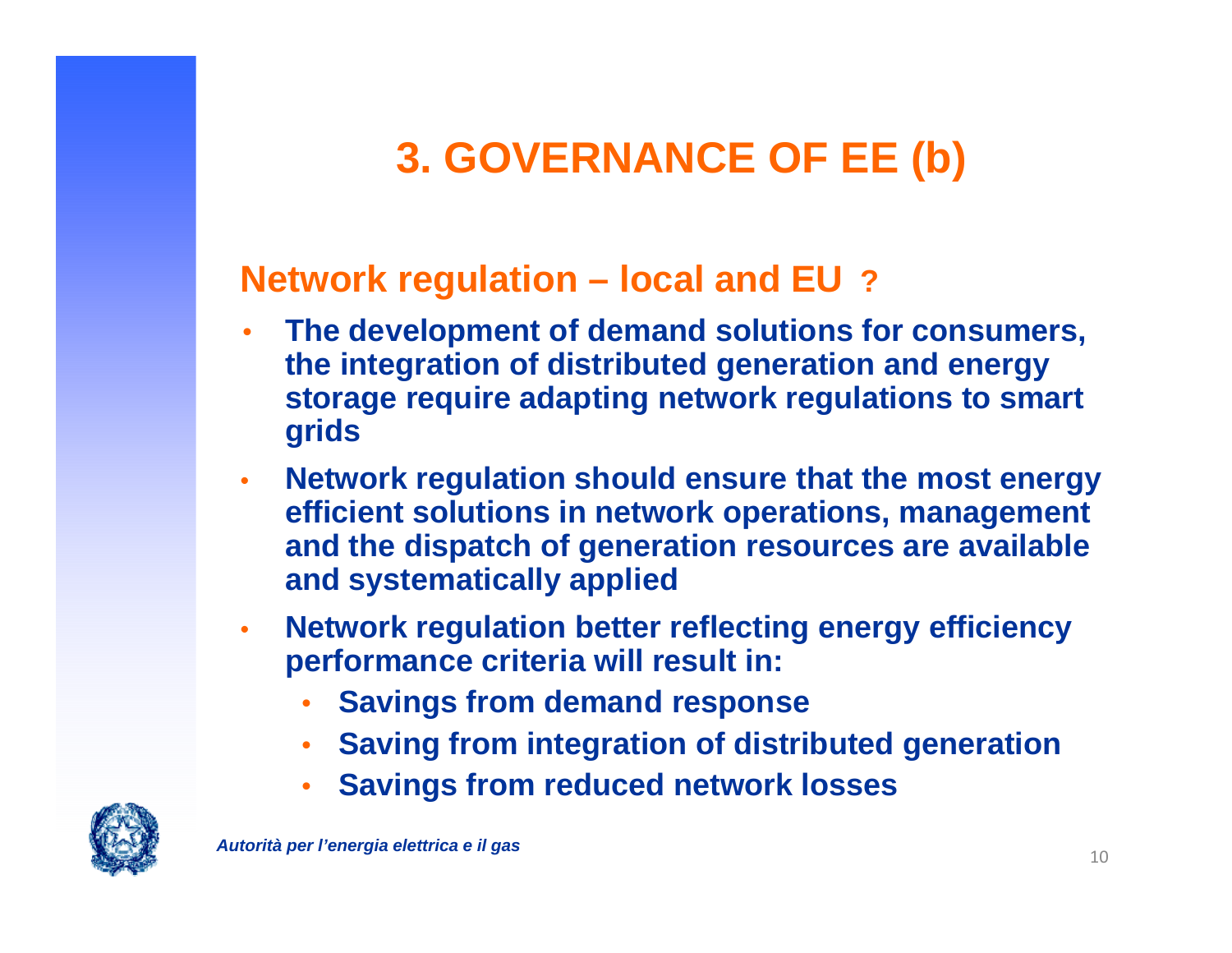#### **Hints for discussion-1**,一个人的人,一个人的人,一个人的人,一个人的人,一个人的人,一个人的人,一个人的人,一个人的人,一个人的人,一个人的人,一个人的人,一个人的人,一个人的人,一个

#### •**Energy efficiency obligation schemes:**

- a **minimum energy efficiency obligation** would best serve the purpose of the Directive instead of <sup>a</sup> common one (because of differences in Member States) ?
- basic common criteria are needed –i.e. measurement, monitoring and verification criteria- to quantify and verify energy savings across Member States ?

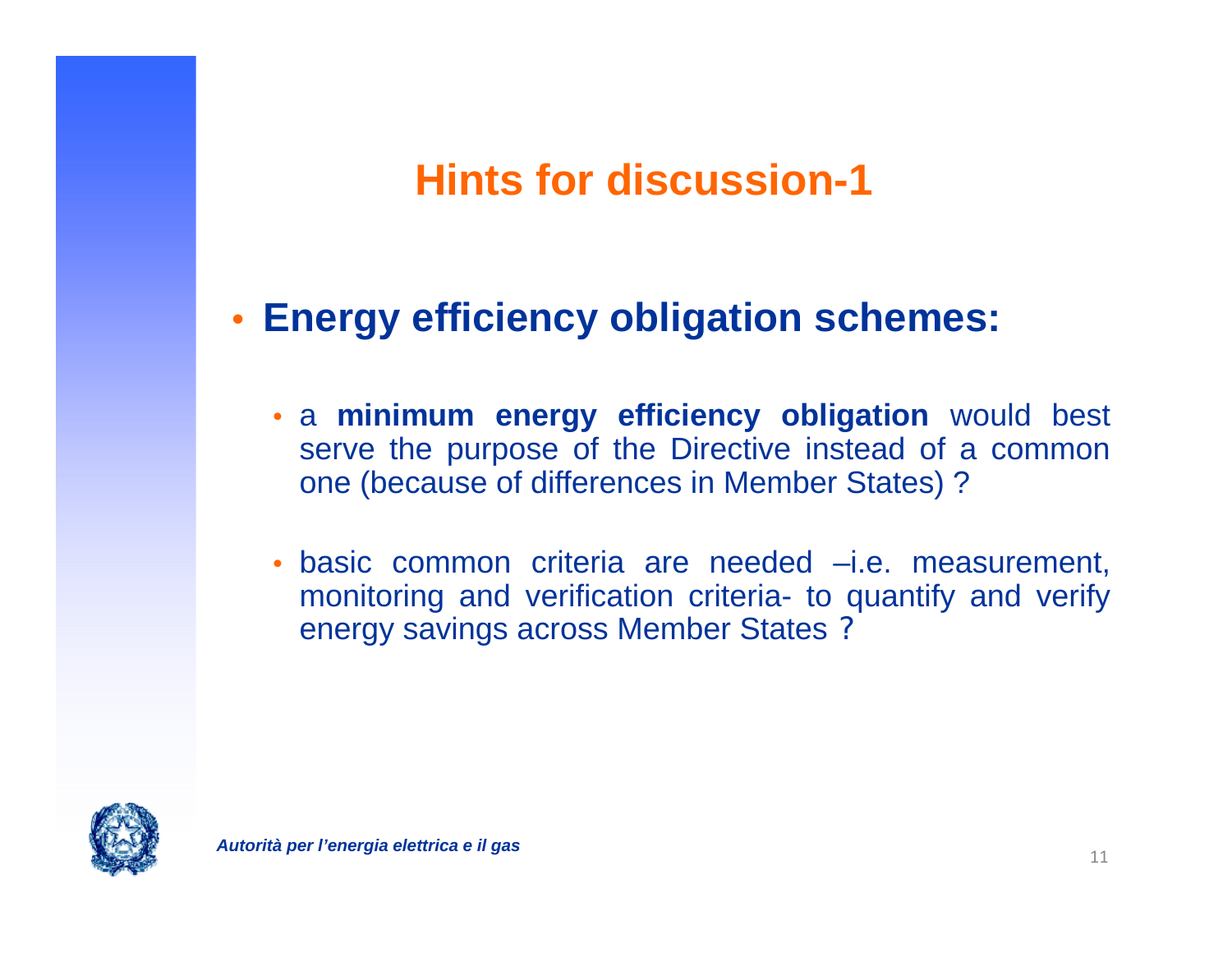#### **Hints for discussion-2**

## **Regulatory tools**

**What is the most effective mix of regulatory tools to achieve energy efficiency? Locally defined ?**

- •**Market approach**
- **Obligations and sanctions**
- **Stakeholders involvement**

**An example of good mix in Italy: TEE, to promote innovation and get EE results, involving stakeholders**

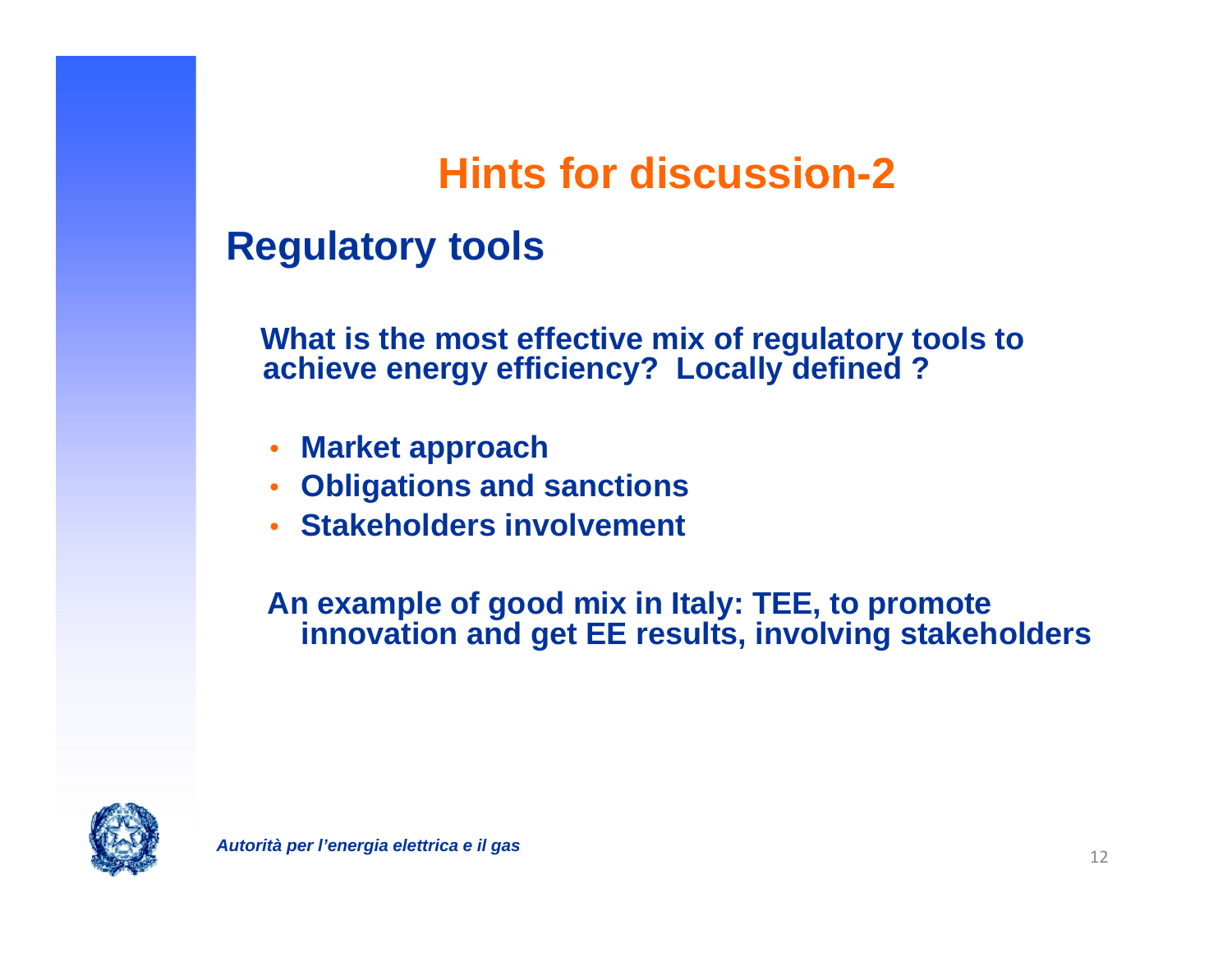### **Hints for discussion-3Roles for Regulators s for Regulators - today**

- **Some European Energy Regulators don't have relevant competences on energy efficiency matters; these rest mainly with the government and ad hoc governmental agencies.**
- **Some Energy Regulators play <sup>a</sup> role in the management of market-based schemes and/or in the roll -out of smart meters**
- • **Regulators responsible for network tariffs: cost-reflective, no incentives for increased sales**
- **Some regulators responsible for billing: importance of clarity and enabling customers can understand**
- **Some regulators involved in information dissemination activities to raise public awareness on energy-saving practices .**

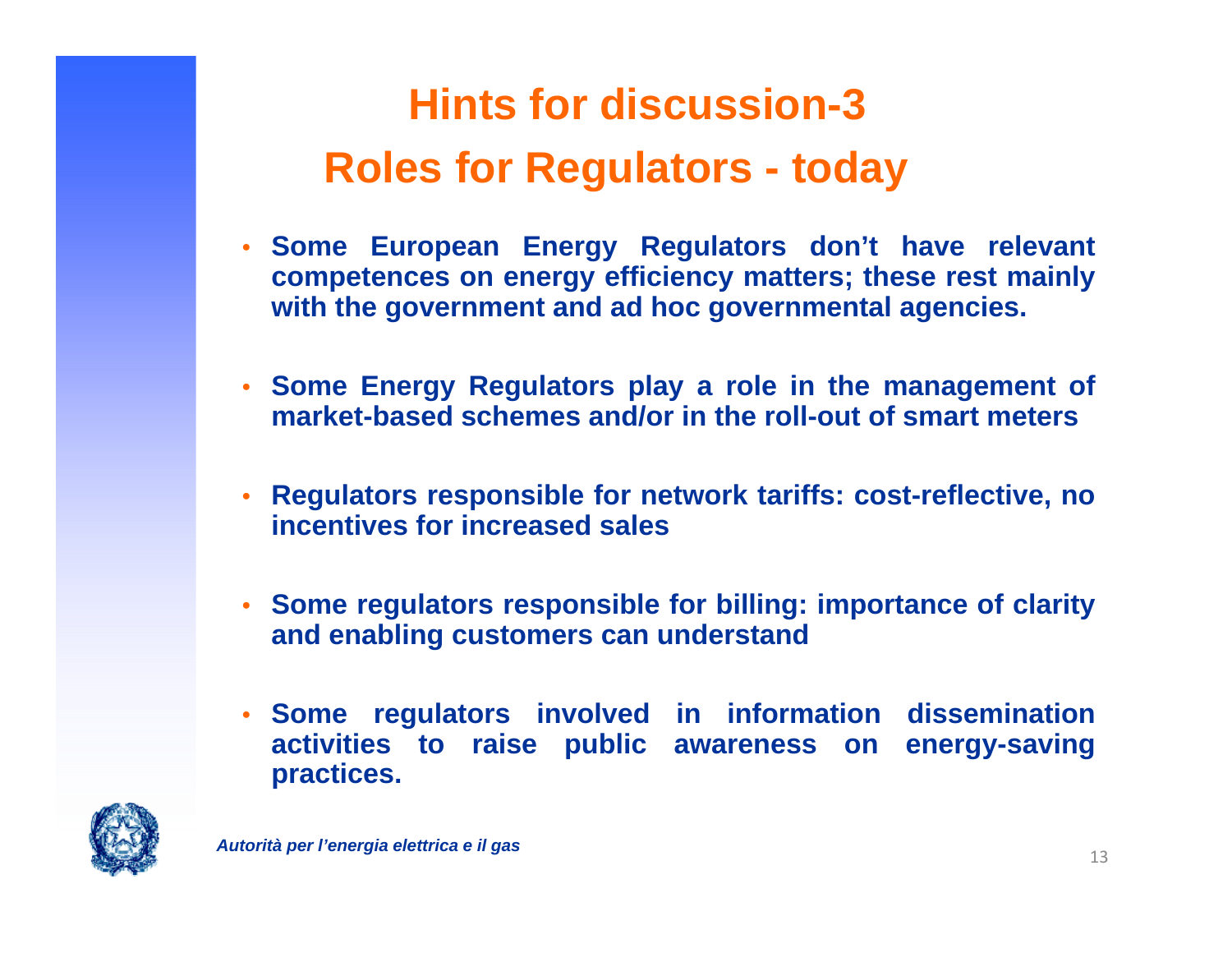# **Role for Energy Regulators – Tomorrow?**

- • ACER **role** will make it easier for national regulators to contribute to the overall effort o f achieving energy savings and to ensure proper market functioning at the same time.
- • **In particular, where energy efficiency incentive schemes are financed via energy tariffs, national energy regulators should be directly responsible** for the definition of the technical and economic regulation of these schemes since they impact on the cost-effectiveness of such schemes and, thus, contribute to determining their impact on energy tariffs and final consumers

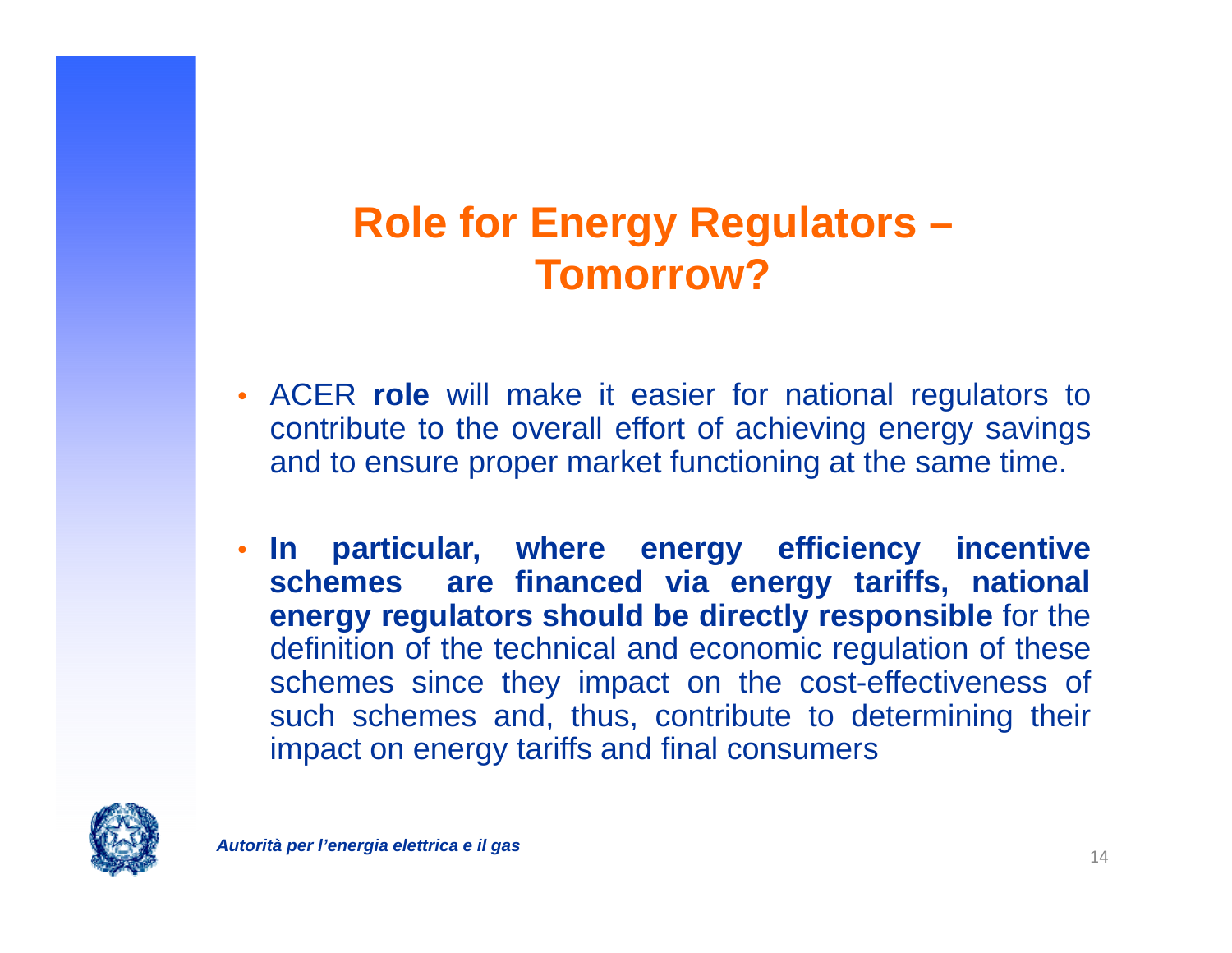## **Possible conclusion**

EU is <sup>a</sup> market of 450 million people, about 23 million companies, 99% <sup>o</sup> f which are SMEs.

It's <sup>a</sup> large test bed for the coordination of energy policies, and one that should give good results in terms <sup>o</sup> f job creation and growth, especially in <sup>a</sup> difficult moment such as the one we are living

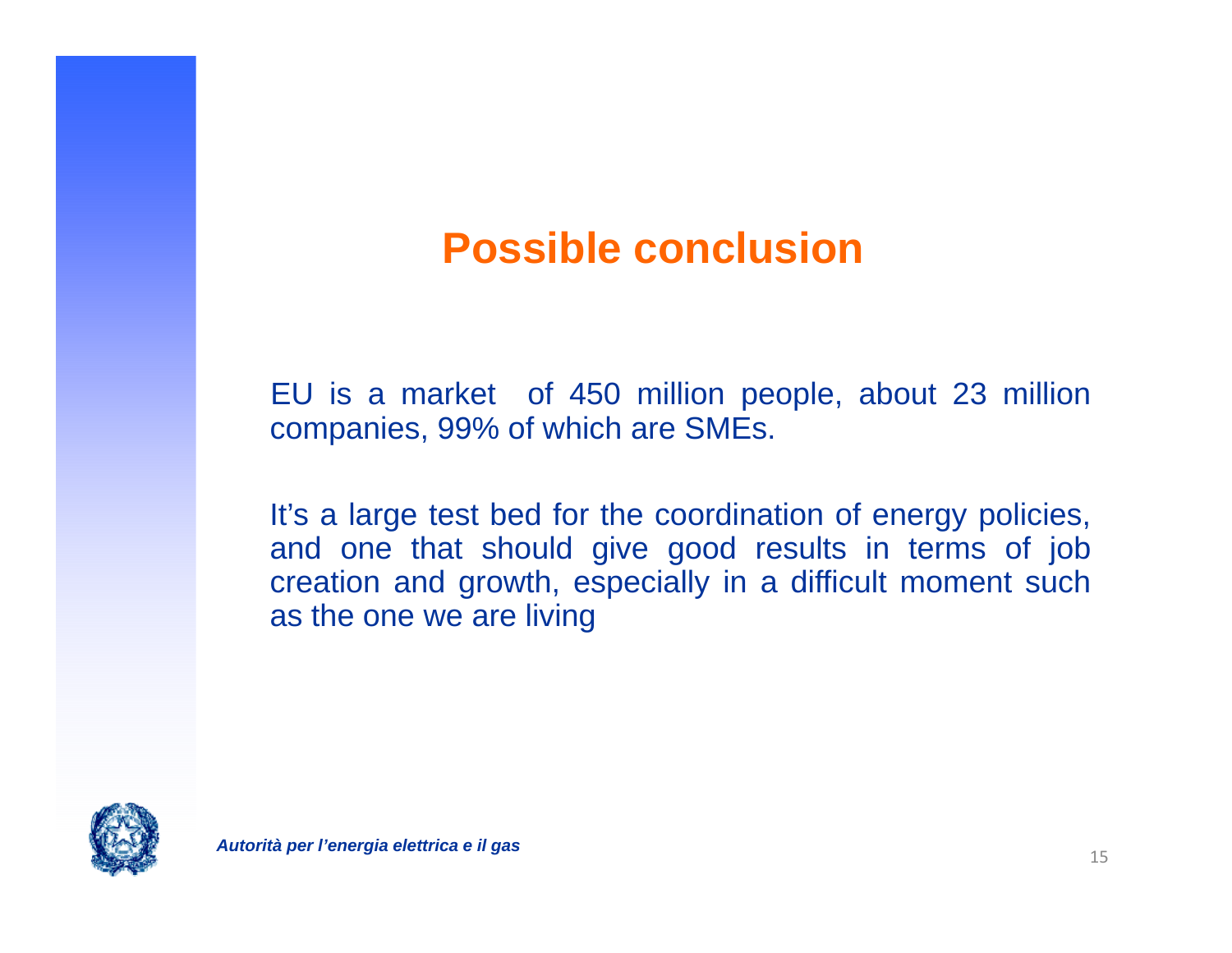# **Annex**

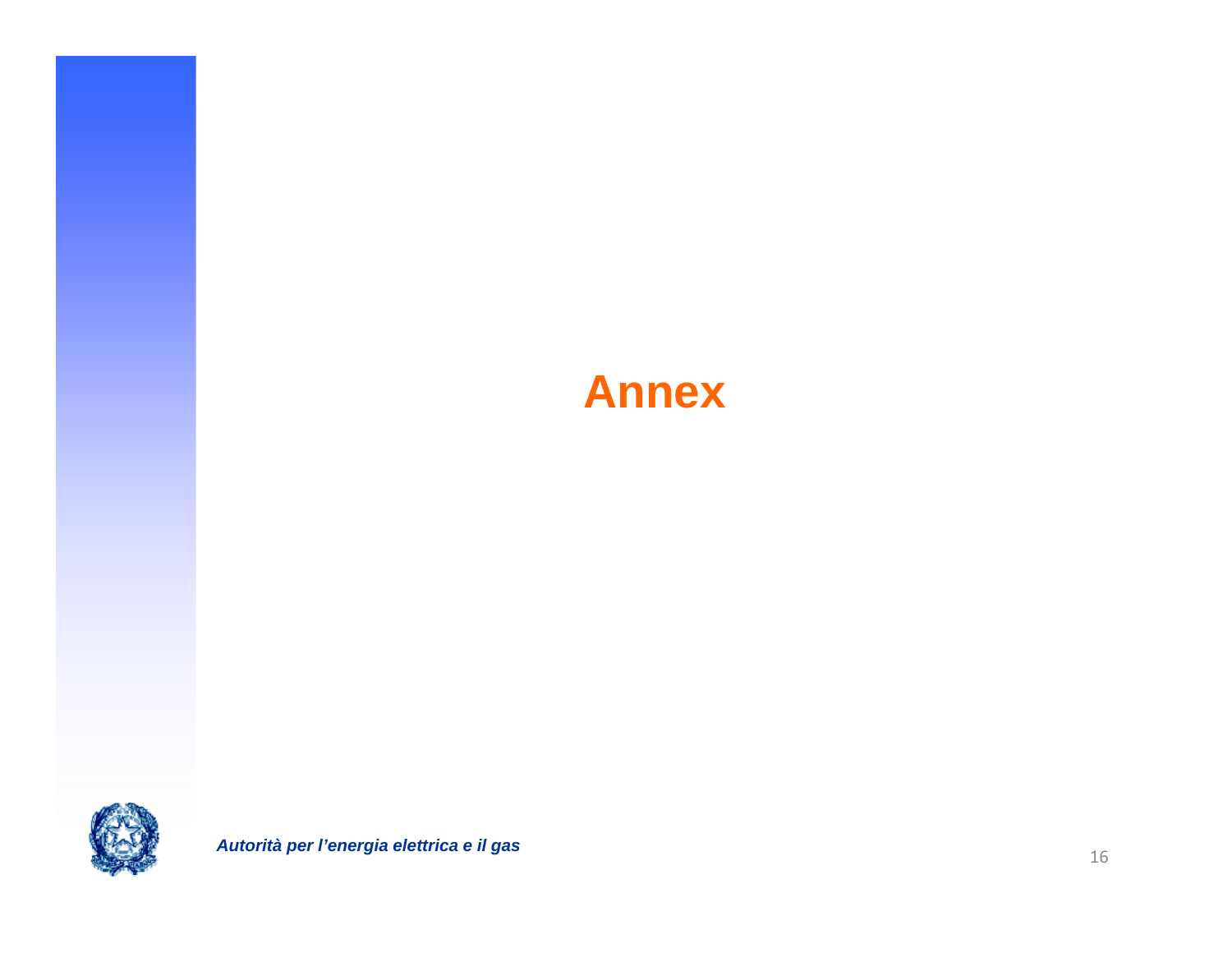## **Trends of carbon prices**



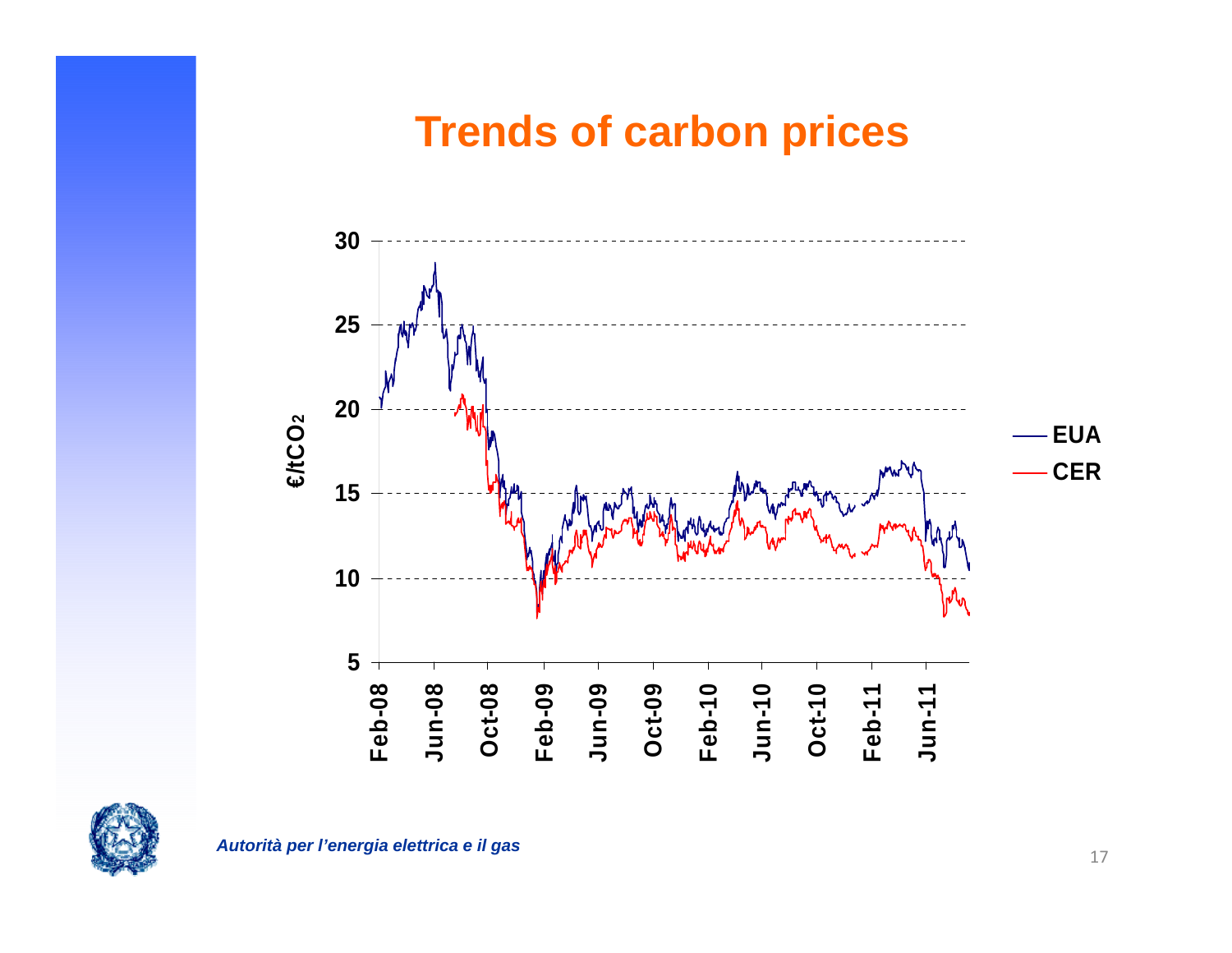# **Co-decision negotiations: EU C i i P li t d C il Commission, Parliamen t an Council**

- • **Proposal** for a new directive: only the Commission may put forward legislative proposals
- • **European Parliament first reading:** this position, prepared by a rapporteur, is discussed and amended within the relevant parliamentary committee, then debated in plenary session, where it is adopted by a simple majority
- • **Amended Commission proposal:** the Commission can alter its legislative proposal, enabling it to incorporate European Parliament amendments which, in its view, improve the initial proposal and/or are likely to facilitate an agreement
- • **European Council first reading:** it makes its position known after preparatory work has taken place within working parties made up of experts from the Member States and chaired by the Member State holding the six-monthly Presidency of the Council
- **Informal trialogues** at technical or political level (EU Commission, Parliament and Council)
- •**Agreement on the final text**

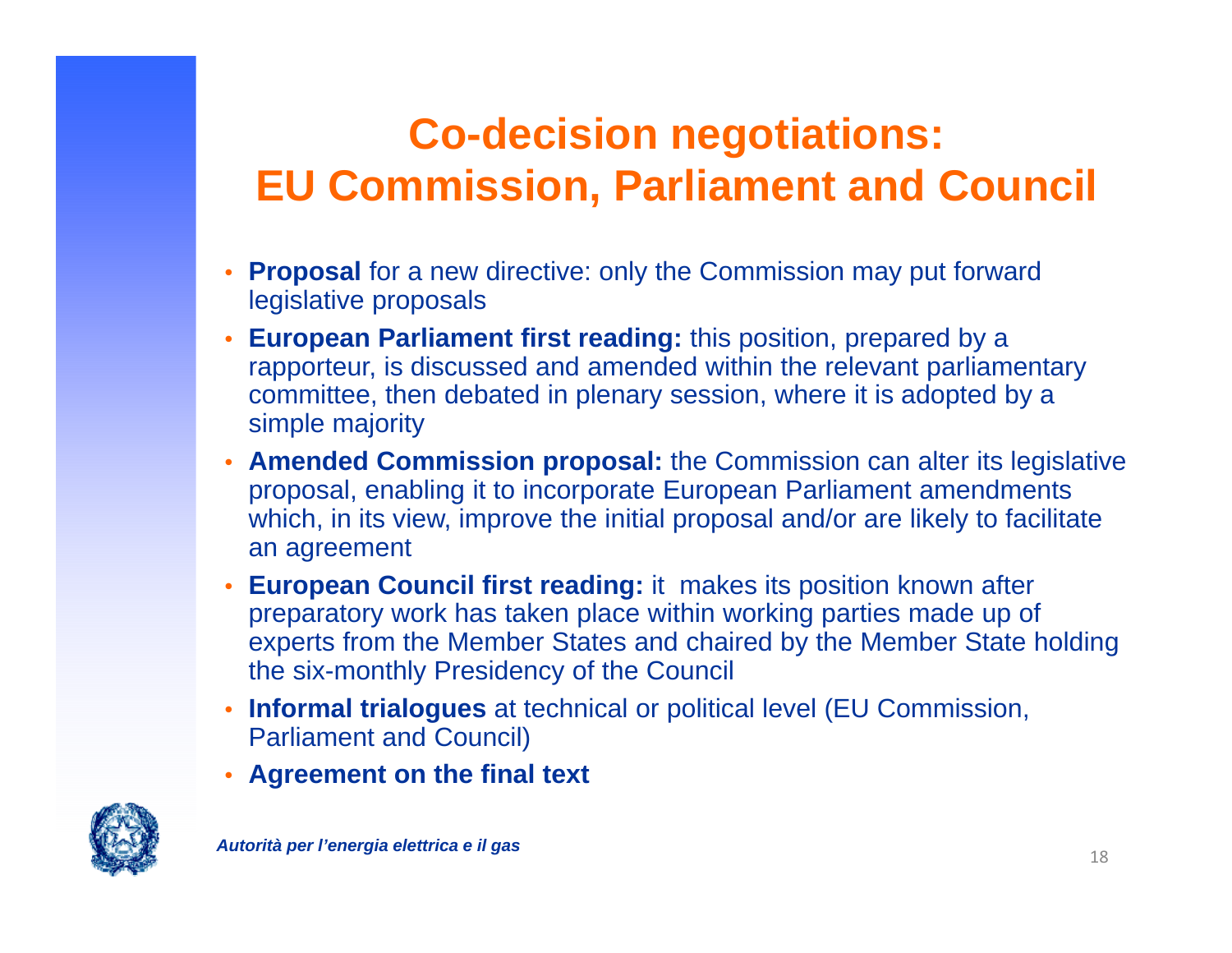## **An example of best practice national im p ( gy y ) lementation:TEE (energy efficienc y certificate mechanism in Italy**

- TEE have been established on 2004, specifying national quantitative targets of energy efficiency improvement;
- •• Electricity and gas distributors (DISCOs) with over 50,000 customers are required to achieve energy saving obligations;
- $\bullet$  The national regulator (AEEG) certifies each project of energy efficiency and assigns TEE in accordance to energy saved;
- DISCOs may achieve their energy efficiency improvements both by implementing energy efficiency projects (and gaining TEE) and by purchasing TEE from other parties;
- GME, the Italian market operator, organises and manages the Energy Efficiency Certificates Market.

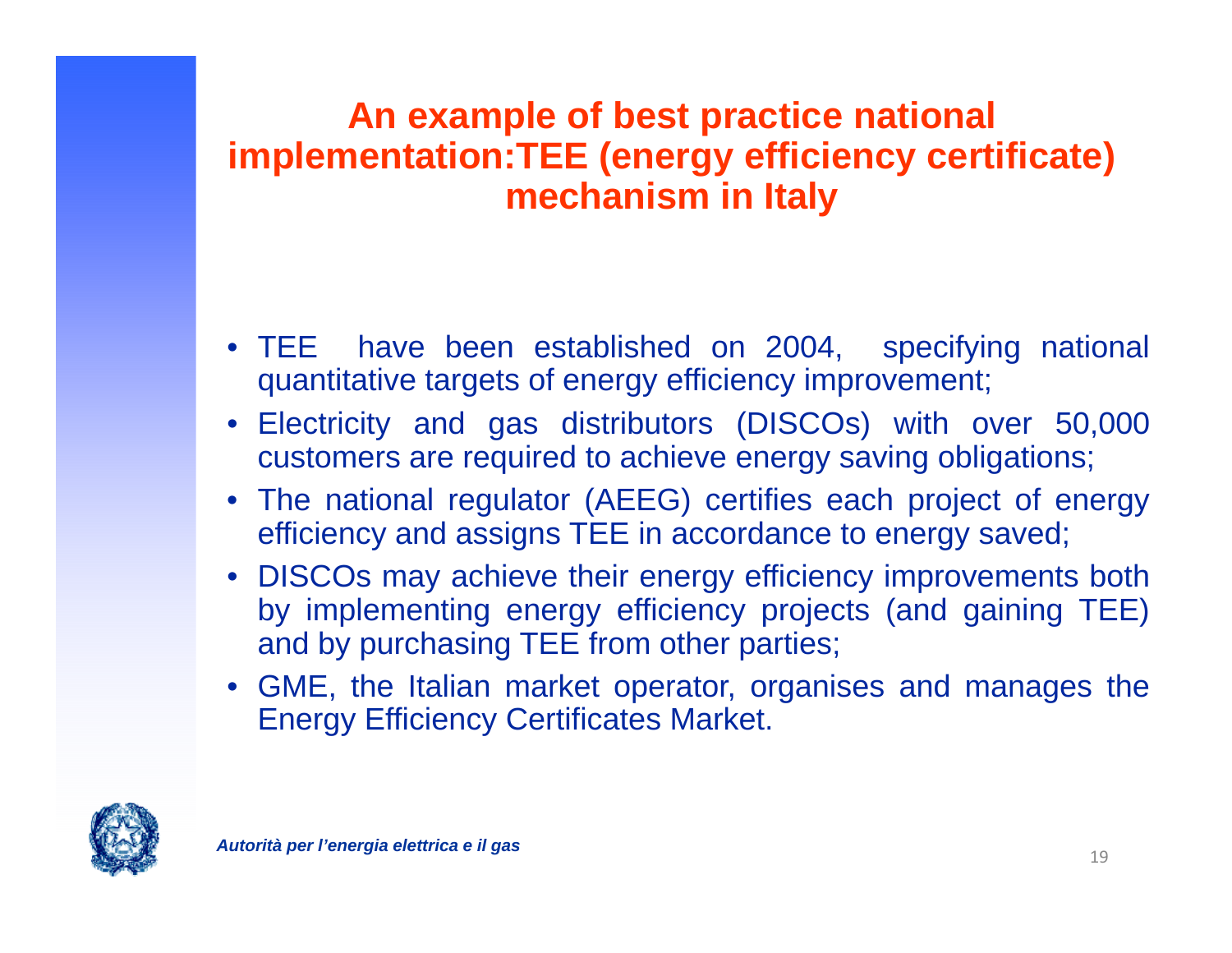## **Cost-recovery of the italian TEE mechanism**

- The cost supported by DISCOs to achieve energy saving obligations is recovered in distribution tariffs
- AEEG, setting distribution tariffs, considers the cost of TEE paid by the distribution utilities
- DISCOs not fulfilling their obligations have to pay sanctions defined by AEEG

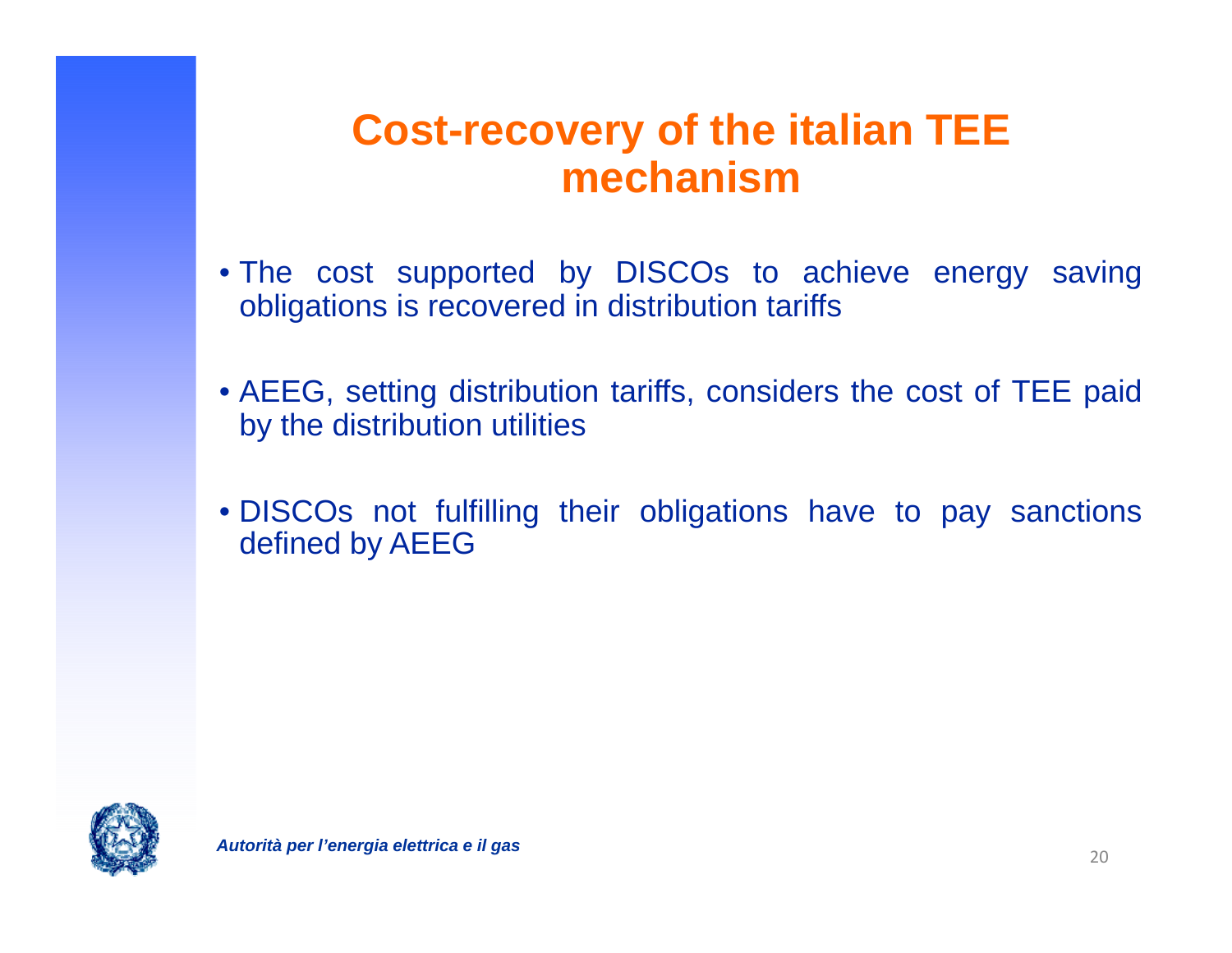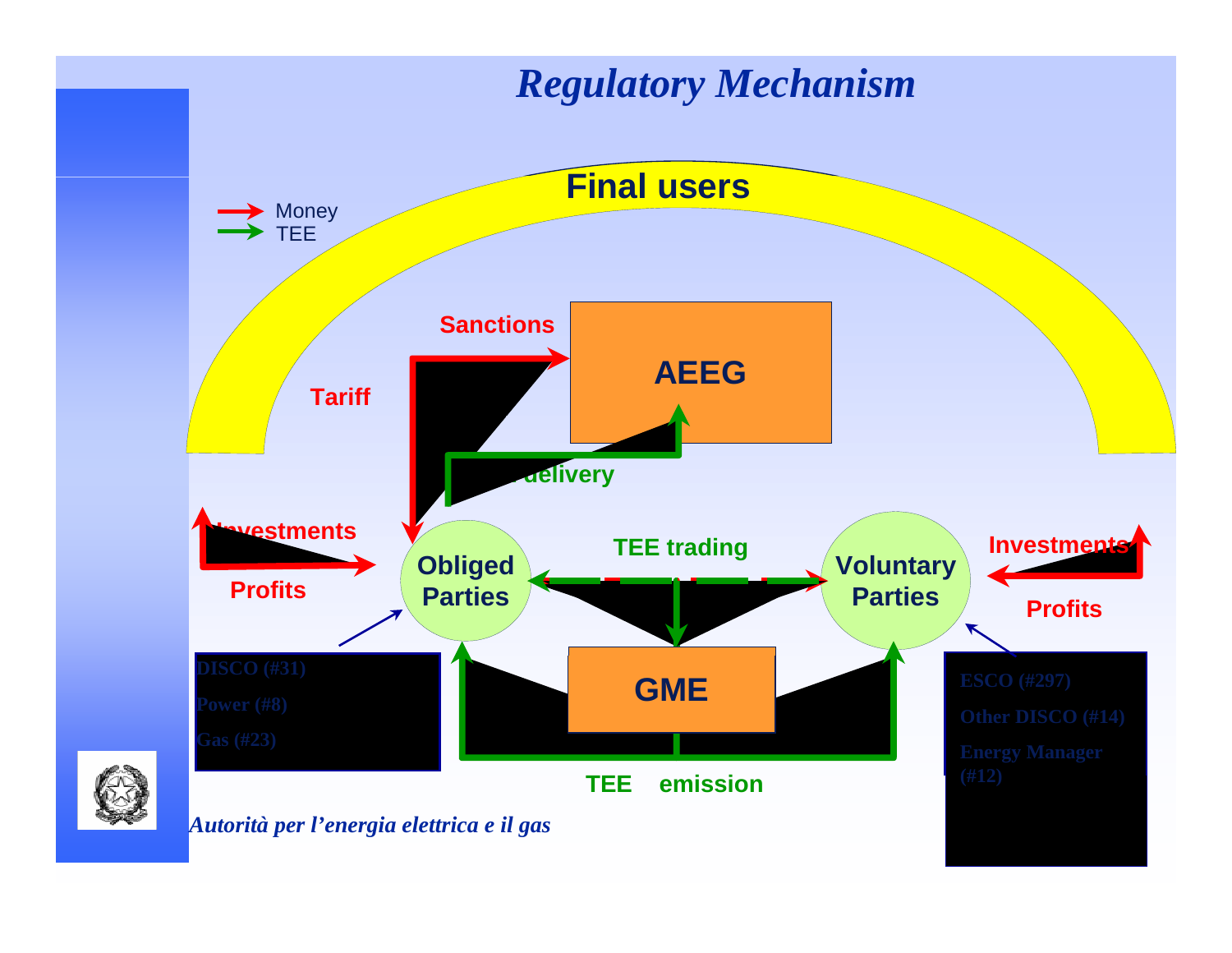## **TEE Market**

Four TEE types are traded in the market:

1) Electricity

2) Gas

3) Other fuels (no traction)

4) Other fuels (only traction)

Tariff payed to obliged DISCO is: from 2005 to 2008 =100.00 €/TOE in 2009= 89.92 €/TOE in 2010= 92.22 €/TOE

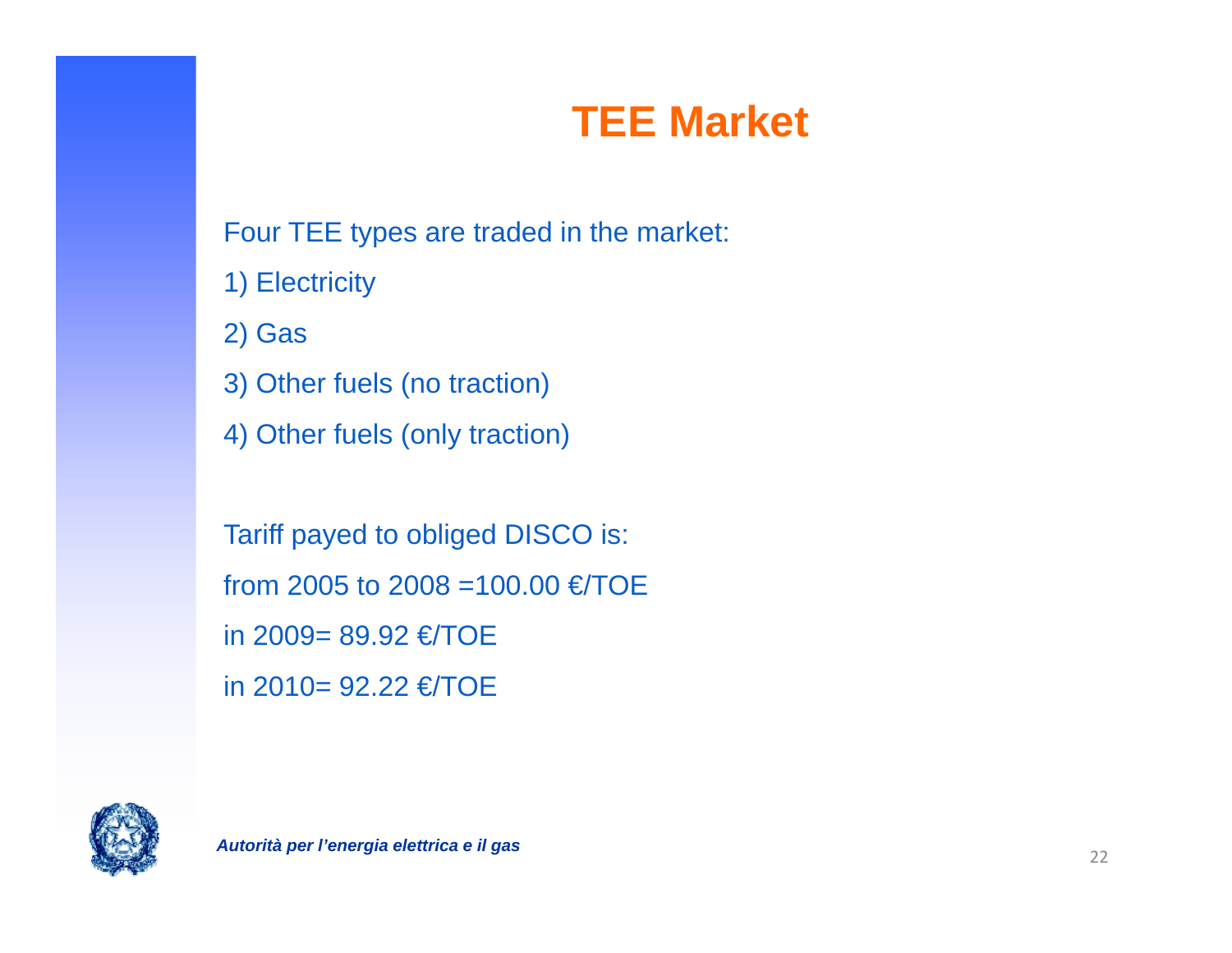# **Targets program**

#### **Energy savings (cumulative)**



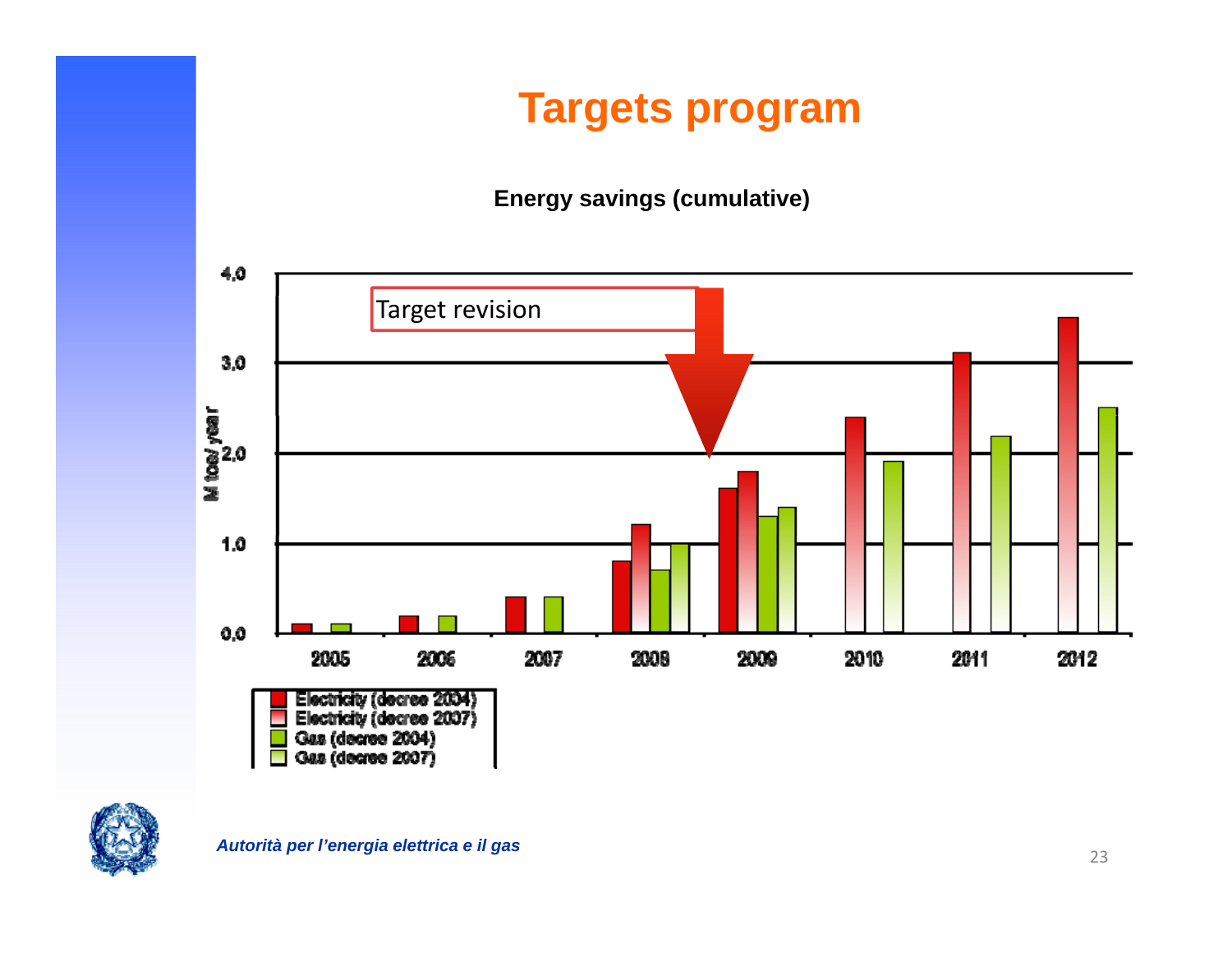# **Main results**

- Energy savings: 7 TWh per year (= 2% of domestic consumption)
- Carbon savings: 4 Mt CO2
- Total savings 2005- May 2011: 9.6 M Toe
	- $\bullet\,$  Electicity : 68%
	- Gas: 24%
	- Other fuels: 8%
- Total Cost: 531 M Euros
- Average Cost: 1.7 Euro cents/ KWh
- EU average cost: 2.6 Euro cents/kWh